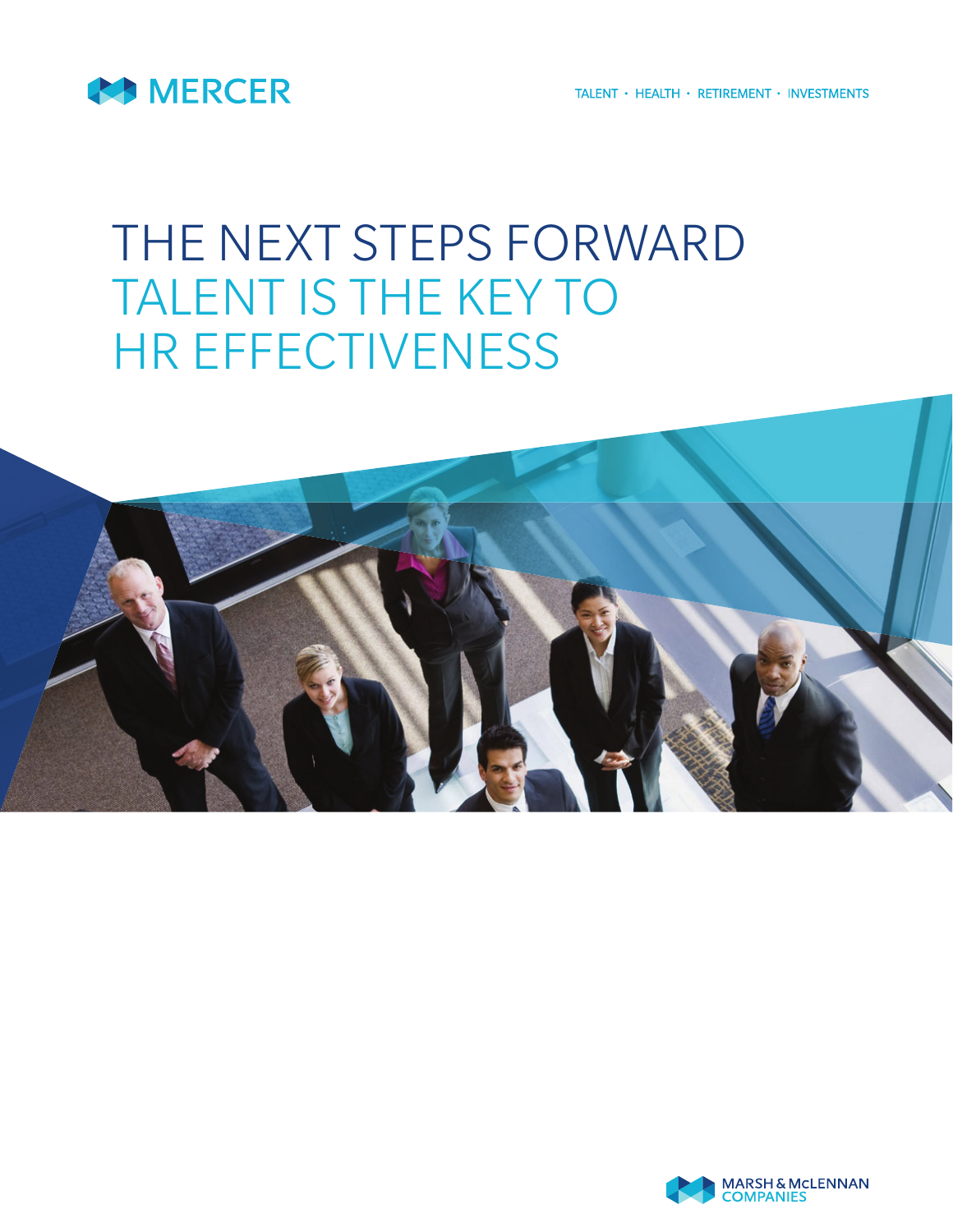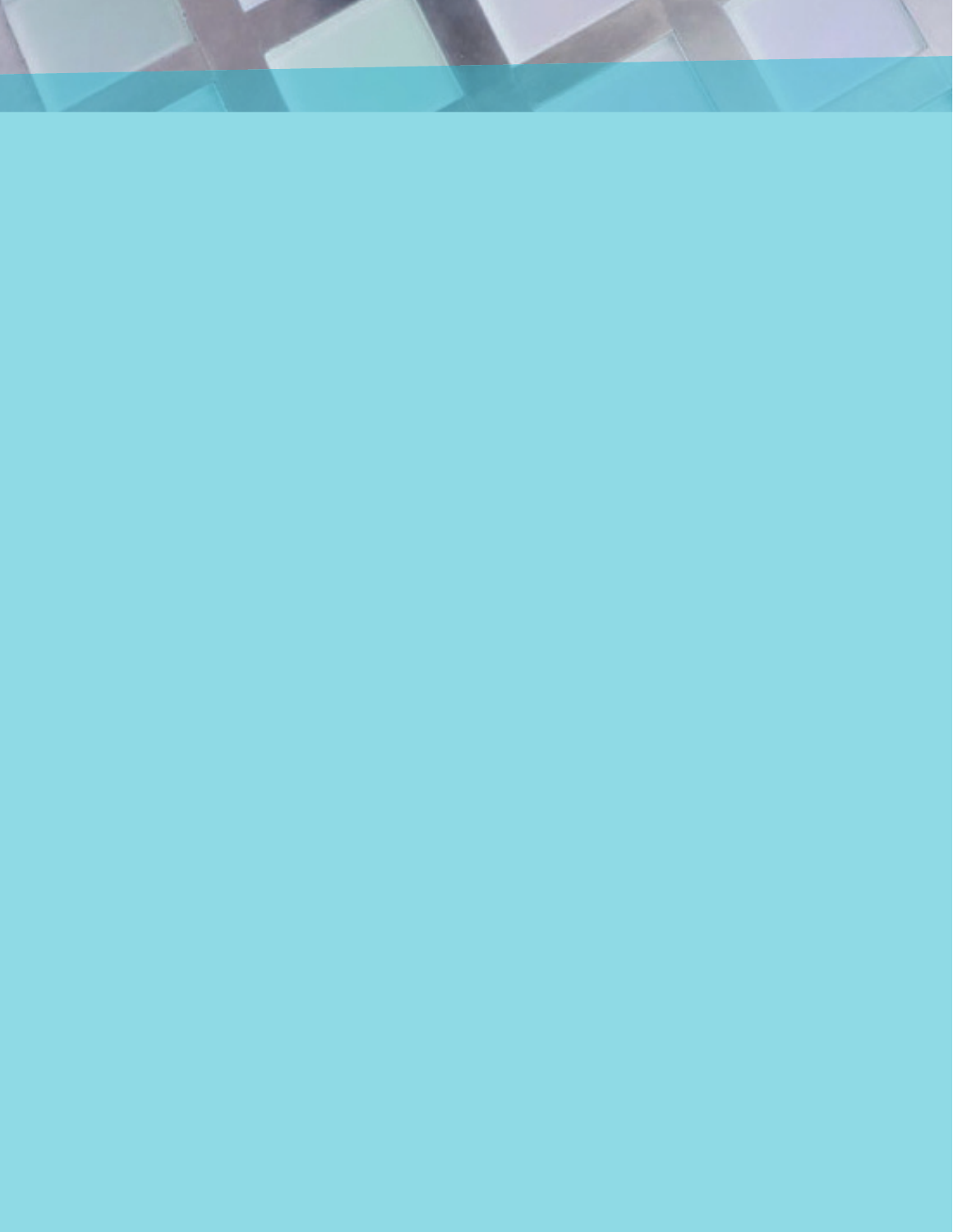## HUMAN RESOURCES AS A STRATEGIC BUSINESS PARTNER

The human resources (HR) function has undergone significant changes over the past 15 years. Spurred by a growing awareness of the profound impact that HR performance has on a firm's ability to achieve corporate objectives, many organizations have sought to develop a strategic, rather than simply a transactional, function. These organizations have implemented new service delivery models, reengineered their HR processes, introduced automation, outsourced noncore activities and streamlined their HR organizations - all in an effort to better serve the business.

Yet despite these changes, most organizations today are still struggling to build an HR function that is a truly effective strategic business partner. Mercer's view, based on our extensive experience with client organizations around the world, is that this difficulty often lies with the talent within the HR organization. Even as all the other elements of HR function infrastructure — technology, processes, and organization — have been rethought and enhanced over the past decade, the people in HR and the skill sets they bring to the function have remained largely unchanged.

Many HR leaders recognize this impediment to HR effectiveness even as they struggle to address it. HR leaders who participated in Mercer's HR Transformation Study identified the skills and competencies of their HR staff as a leading barrier to — and as the second highest opportunity for improvement in — developing a more strategic HR function going forward. While these HR leaders increasingly view their function as strategic, their staff often lacks the skills to carry out this changing role or to make substantive business contributions.

## HR TALENT - A CRITICAL COMPONENT OF A HIGH-PERFORMING HR FUNCTION

Just as the rest of the organization needs the right talent with the right skills in order to succeed, the HR function also depends on its talent to deliver its full value. After all, it is the people who ultimately determine whether the function has the capabilities to be a value-added strategic partner to the rest of the business or whether it remains primarily concerned with processing transactions.

Ironically, however, the HR function is generally busy developing talent and addressing talent issues for every other part of the business. This is true in boom times — when HR is working hard to attract and retain top talent — and in challenging times, when HR tends to be consumed with managing workforce costs and reducing or realigning workforce resources.

Mercer believes that an organization's HR operating model should flow directly from its business, human capital, and HR function strategies (see Figure 1). While many HR functions have better aligned other elements of the operating model — including processes, technology, and organization — with the company's business and human capital strategies, they continue to struggle to align the capabilities of their HR talent with these strategies.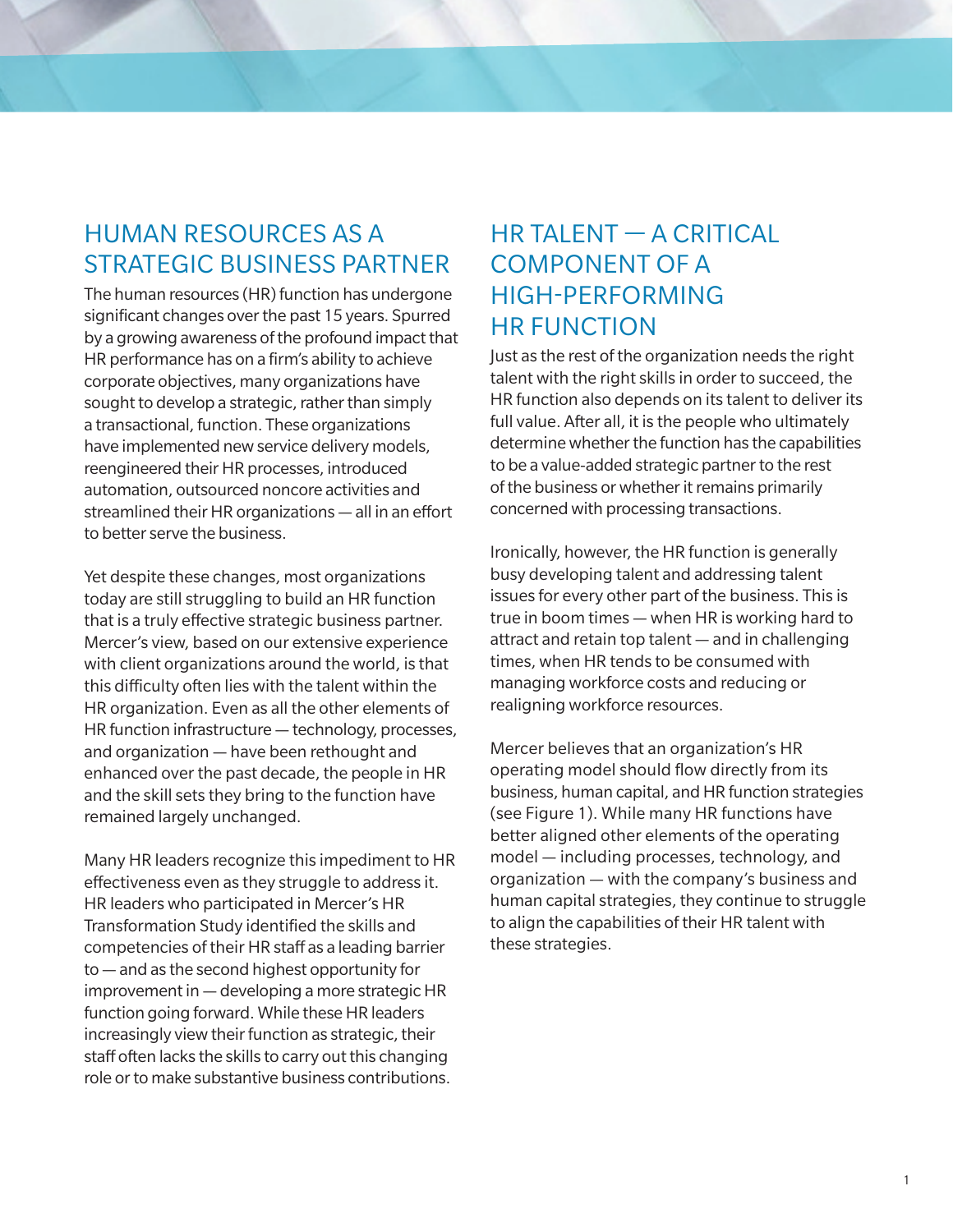#### Figure 1: Mercer's HR Operating Model



How will success be measured?

Learning Recruiting

In our work with clients, we are seeing more progressive organizations recognize the need to address HR skills, particularly before they make big changes such as creating service centers or establishing centers of expertise. These savvy organizations understand that, even with the right HR strategy and the right HR operating model in place, HR won't adequately serve the business if its talent doesn't have the necessary competencies.

## 'NEW' HR REQUIRES TALENT WITH NEW SKILLS AND CAPABILITIES

Today's HR function is expected to play a significantly different role in the business than it did even 10 years ago. Rather than looking to HR as an "order taker" or "firefighter," business leaders today expect HR to develop and execute a people management strategy that flows from a deep understanding of the business's human capital needs. HR leaders participating in Mercer's Global HR Transformation Study, for example, said that the top demands on HR focused on acquiring and retaining key talent, driving cultural and behavioral change in the organization, and building leadership capability — a far cry from the transactional work that was the core of HR's mission just a short time ago.

HR's new role largely flows from changes in today's business environment. While technological prowess, access to capital, and marketing savvy have each been significant sources of competitive advantage in the past, companies today are increasingly seeing their people as their greatest source of competitive advantage. As a result, HR's ability to secure, develop, reward, engage, and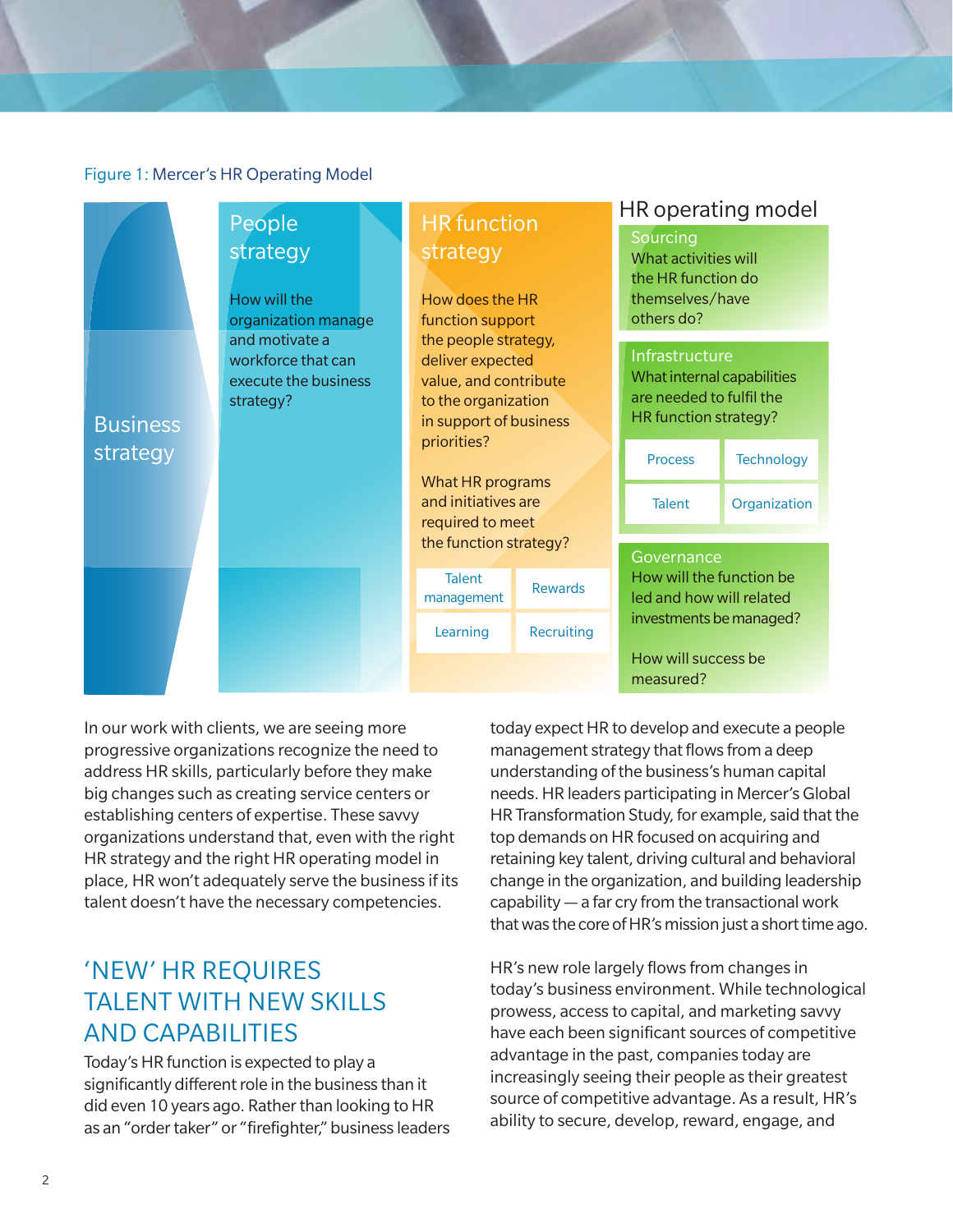retain good people is a front-burner concern for most business leaders. Moreover, companies today face external human capital challenges that make this work even more formidable: the looming retirement of a large portion of the workforce, critical skill shortages within the workforce, and the generational diversity of the workforce, with different generations looking for different things from the employment relationship.

At the same time, organizations have made significant investments in HR technology and self-service applications that have freed HR staff from many of the data entry, customer service, and transactional tasks that characterized much of the function's work. Taken together, these changes have had a profound impact on the skills required of HR staff.

For example, one critical skill is the ability to think strategically about talent issues and how they relate to the needs of the business. HR staff members are also being called upon to use analytical skills to a much greater degree than was required in the past, such as to monitor progress toward workforce goals, forecast future talent needs, and measure the return on workforce investments. Project and vendor management skills are a third area of growing importance, especially as HR functions have taken advantage of outsourcing to become leaner and more strategic.

Yet in each of these critical areas, there is a wide gap between the needs of the function and the skills of its staff. HR leaders participating in Mercer's Global HR Transformation Study gave the lowest ratings to HR's leadership, talent management, and organizational development, and effectiveness skills  $-$  precisely those skills most needed by HR talent if the function is to contribute more effectively in the current environment.

## BARRIERS TO 'UP-SKILLING' HR TALENT

Despite the awareness of the skills gap in HR, many organizations globally are having difficulty 'up-skilling' their HR talent, due to of a number of key barriers.

#### LACK OF COMMITMENT TO HR CAREER DEVELOPMENT

Organizations we have talked with across the globe identify talent management as a key issue for the overall organization. Yet most fail to commit the resources necessary to develop and manage their HR professionals. Although they cite the lack of business-focused skills in HR as a barrier to HR effectiveness, few have implemented aggressive plans to 'skill up.' Creating an extensive development program within HR is time-consuming and requires a financial investment in some cases.

#### RELUCTANCE TO MAKE TOUGH CHOICES ABOUT EXISTING HR TALENT

HR talent also remains an impediment to HR effectiveness, because of the reluctance to replace staff members who do not have the skills necessary to support HR's new role in the business. Although replacing a large percentage of the current HR staff in an organization is likely not feasible, it is also unrealistic to imagine that targeted skills training alone will enable all existing talent to fulfill the requirements of the new jobs. In our work with numerous HR functions, we have found that the skills gap for some roles is just too wide to be closed through training alone. Those with good administrative skills, for example, cannot necessarily master the skills necessary for a business partner role, and we have worked with many companies that have had to turn to external labor pools to fill many of these positions.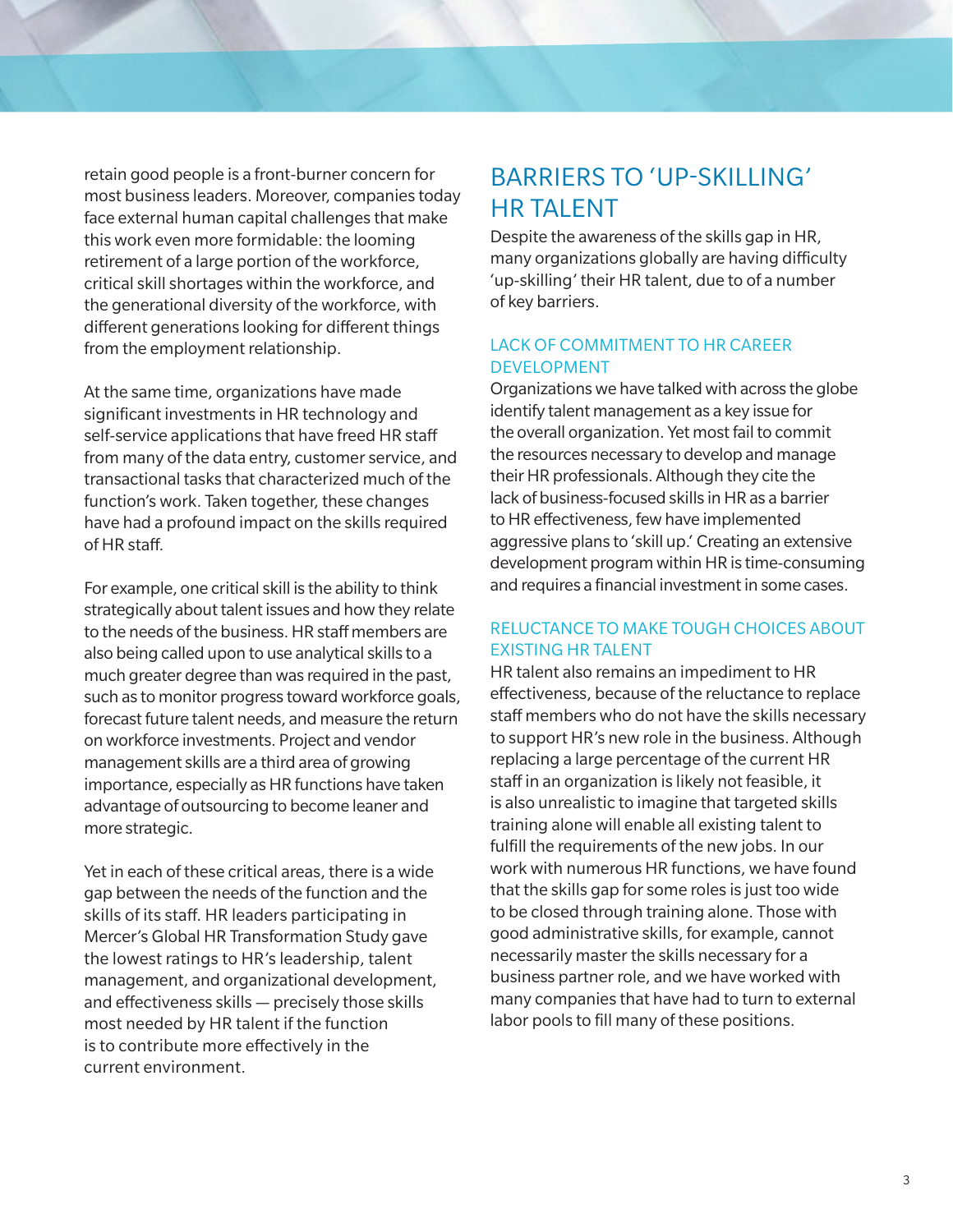#### CONTINUING TO BRING PEOPLE WITH THE WRONG SKILLS INTO HR

Along with the failure to develop HR professionals with competencies more aligned with the needs of today's HR function, companies also continue to bring in new hires who lack the necessary skills. While an individual's "people" skills or administrative skills may have made him or her a good candidate for HR in the past, these are no longer the competencies critical to HR effectiveness. Yet some companies continue to recruit and hire as if this were the case.

#### UNDERVALUING OF KEY BUSINESS SKILLS BY HR LEADERS

Another barrier to improving the skills of HR talent may be the attitude of HR leaders themselves, who sometimes fail to value key business skills in their HR staff. When HR leaders participating in Mercer's Global HR Transformation Study were asked what skill level (in each of 26 areas) will be required to meet future needs, 72% said an advanced level will be required in interpersonal skills, but only 49% said advanced levels will be required for business strategy skills and only 19% said the same of financial skills. We believe business strategy and finance-related skills are critical for HR professionals to succeed in the future at the same level as their strategic counterparts in operations, finance, sales, and other functional areas.

#### LACK OF PROFESSIONAL TRAINING AND CREDENTIALING

Educational programs designed to prepare people for careers in HR are still mainly geared toward the needs of personnel departments, rather than the requirements of today's HR functions. Moreover, in many regions of the world — including parts of Latin America, the Middle East, Africa, and Asia – professional bodies offering training in HR skills simply do not exist.

#### ADDRESSING ONLY PART OF THE TALENT PICTURE

Finally, when organizations do spend significant time and effort on developing HR talent, the focus tends to be more on developing core HR functional competencies. Typically, not enough is done to seed the leadership pipeline to prepare HR talent for future leadership roles. A good blend of leadership competencies and HR functional competencies is needed to address HR talent in a more comprehensive way.

## HOW SHOULD COMPANIES TACKLE HR TALENT ISSUES?

Mercer recommends using a three-step process to address HR talent issues within your organization and to build the HR capability that your organization requires.

#### STEP 1: UNDERSTAND THE COMPANY'S REQUIRED HR SKILLS AND COMPETENCIES

The first step in increasing HR capability is to determine what the business needs from HR, both now and three to five years out. By knowing what HR needs to deliver to the business, the company can align HR roles with business requirements and identify the competencies that the staff needs and that HR leadership needs to support. The resulting competency model should describe effective HR performance for all HR professionals in the organization, defining both the skills mix and the required capability levels applicable to each HR role. The organization can then use the competency model to guide all talent management practices relating to HR — from selection and performance management to career development and succession planning.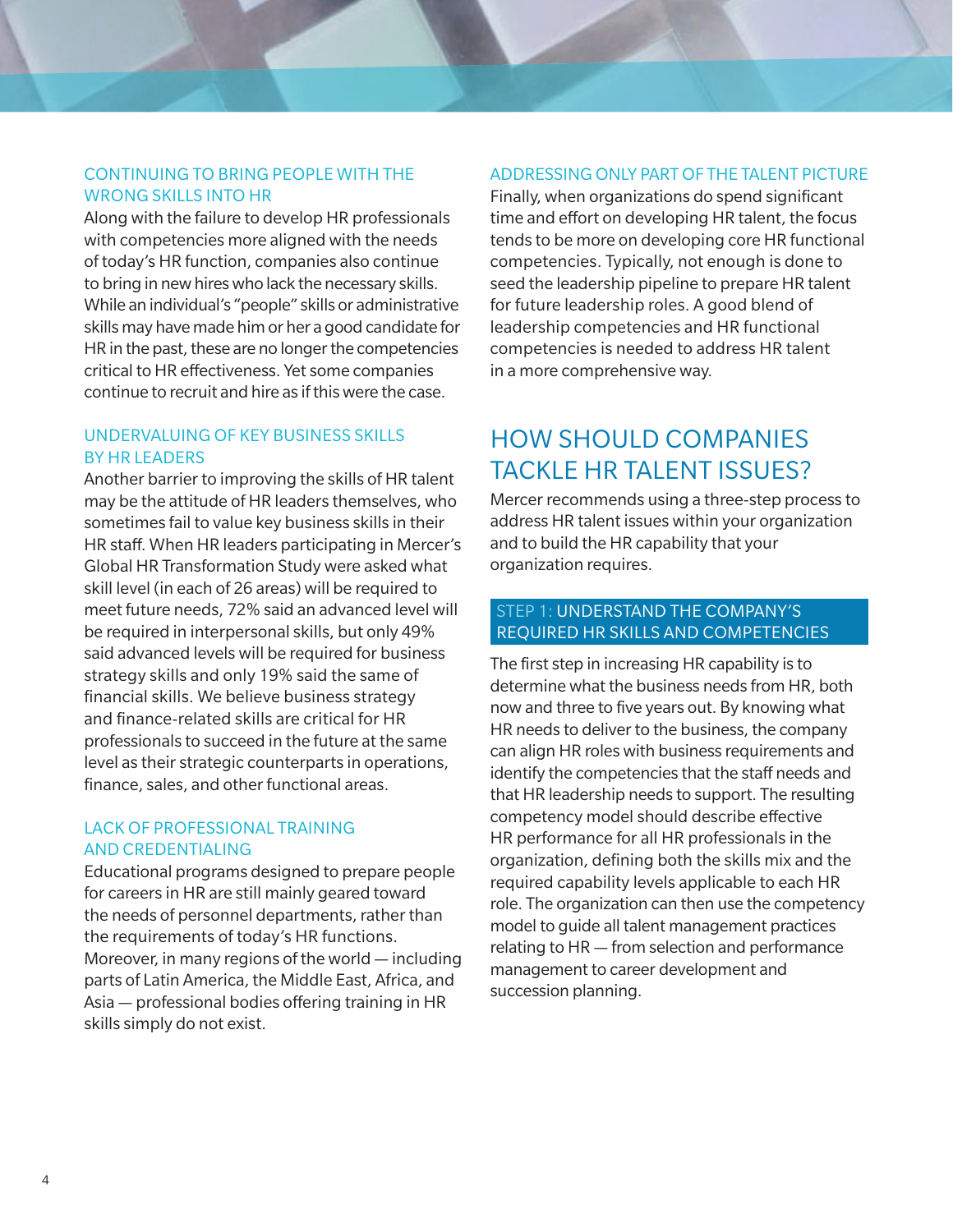#### MERCER'S BEST-PRACTICE HR COMPETENCY MODEL

Mercer has developed a proprietary best-practice HR competency model based on our view of what the business will need from the HR function of the future. This model identifies those competencies that we believe are essential to a high-performing HR function, grouping them into four categories: leadership, partnering, work-enabling, and functional. While one would expect to find some of these competencies in the traditional HR function, many are new and reflect the new demands that business leaders have of HR. Not every role requires every competency, of course, but we believe that most HR people will need to have at least some of the competencies described in each of the categories. The exception is the leadership competencies, which we would primarily expect HR leaders to exhibit.

#### Leadership Competencies

Within the Mercer HR competency model, we have identified a set of competencies critical to senior-level and leadership HR roles. Among the most critical competencies are:

- Business acumen: HR leaders must have a deep understanding of the business, how it measures its success, and how human capital supports the business strategy, in order to play a strategic role in that success. This competency is not about understanding the HR function, but about understanding the business.
- Global focus: While this competency will not be important to every business, it will be critical to those trying to take the next step in becoming global organizations and those already operating in a global environment. HR leaders must understand global HR issues and what is required of a global function if they are to support the company's successful expansion.

#### Partnering Competencies

The partnering competencies identified in our model are critical to so many roles within HR: to business partners, who are working directly with business leaders; to staff in centers of expertise, who provide business services through the business partners; and to service center staff, who must maintain customer focus and are responsible for relationship building. Partnering competencies focus on being a knowledgeable and trusted advisor and partner. Some of the key partnering competencies include:

- Consulting: This competency the ability to diagnose problems, develop programs/ interventions, and deliver HR solutions that are effective in addressing key business issues and are consistent with business strategies — is as important for the business partner as it is for the center of expertise.
- Committed partner/personal credibility: The need to influence and impact human capitalrelated business decisions is underscored by being recognized as a knowledgeable and trusted partner to management.

#### Work-enabling Competencies

The competencies we have grouped as workenabling are those critical HR-related behavioral competencies that relate both to effective planning and execution. We believe that no matter how strategic a function is, without an emphasis on execution, credibility is lost. Some of the key competencies in this area include:

• Courage: Having the courage to challenge and to stand up for unpopular positions that keep organization values intact and will push the company forward to support decisions that are in the best interest of the organization and its talent.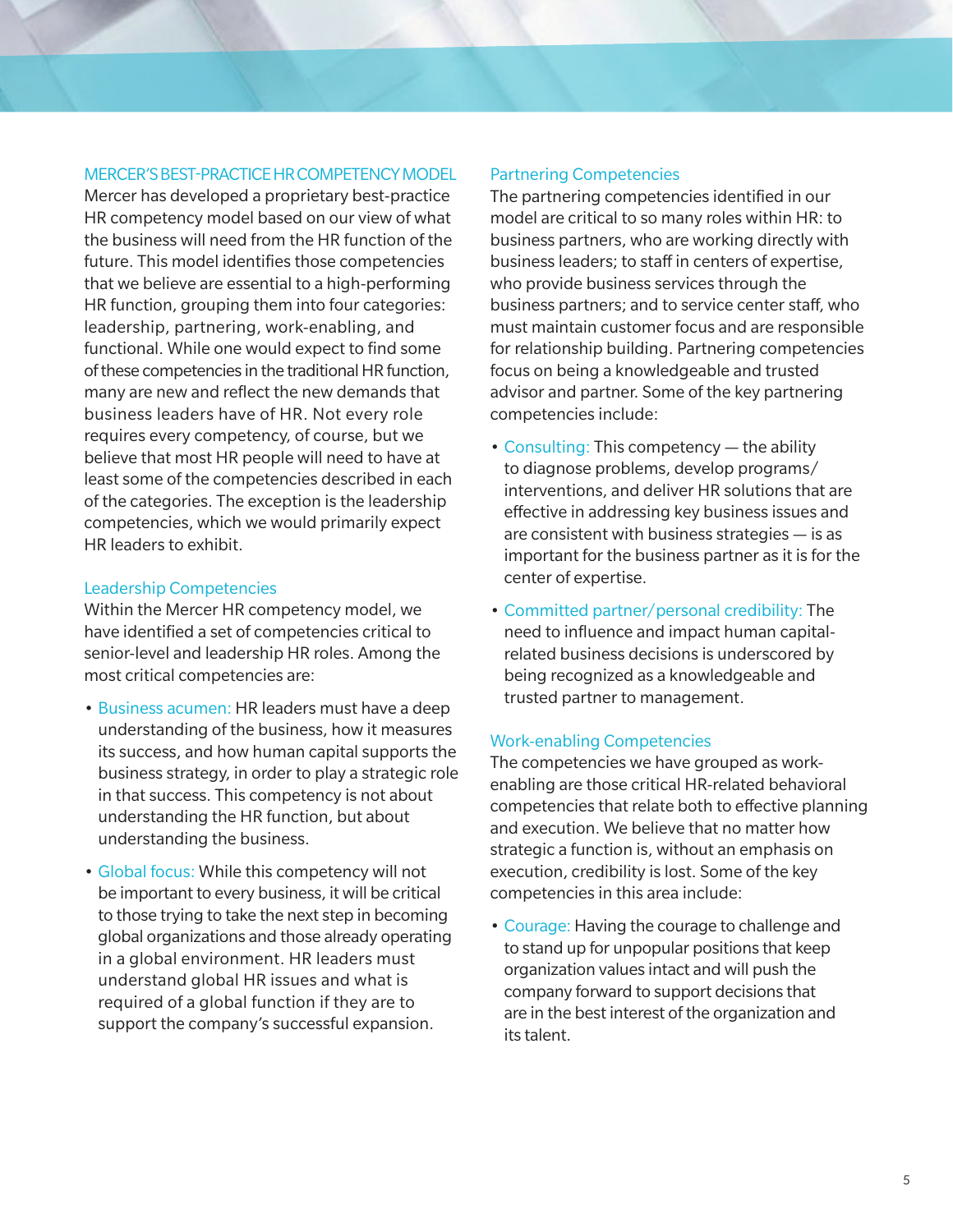• Mental agility: Identifying patterns or connections between situations that are not obviously related, and identifying key or underlying issues in complex situations, using creative, conceptual or inductive reasoning is key to the new HR function.

#### Functional/Technical Competencies

The last set of competencies relate to the functional work of the HR organization. They describe the more technical knowledge necessary for today's HR professionals. Sample competencies in this area include:

- HR measurement, assessment, and evaluation: Appling knowledge of HR metrics — including activity measures and workforce and business outcome measures — to gauge the effectiveness and efficiency of human capital and HR programs will ensure that HR talent can communicate decisions, recommendations, and progress in a language that the business will understand and respect.
- HR technology utilization: This competency refers not to the ability to develop technologies but rather the ability to use existing HR technologies to achieve business objectives, such as optimizing service delivery or reducing costs or cycle times.

In addition, Mercer has developed a skills inventory that can be used in conjunction with the competency assessment to fully understand the level of HR functional skills of the HR staff.

#### STEP 2: ASSESS HR CAPABILITY

Once the company understands which particular competencies are required for which HR roles, the next step in building HR talent is to assess the capabilities of the individuals in the HR function against those competencies. An analysis of the results by individual and for the group overall will enable the company to target development efforts toward key weak spots. The following alternatives can be assembled to support a comprehensive assessment:

- Structured interviews include planned questions to uncover key competencies and rating guidelines for scoring results. They primarily measure past experience, but situational questions are also used.
- Employee surveys measure employee perceptions of factors that impact engagement and organizational effectiveness. This data can then be used to understand the degree of engagement in a leader's group, which can be used as measure of his or her performance.
- Assessment centers measure competencies and skills via simulated exercises. These usually include in-baskets, role plays, group exercises, and problem-solving scenarios.
- Knowledge testing measures factual knowledge, but can also measure the ability to apply knowledge in situations. This is most often used in conjunction with training problems.



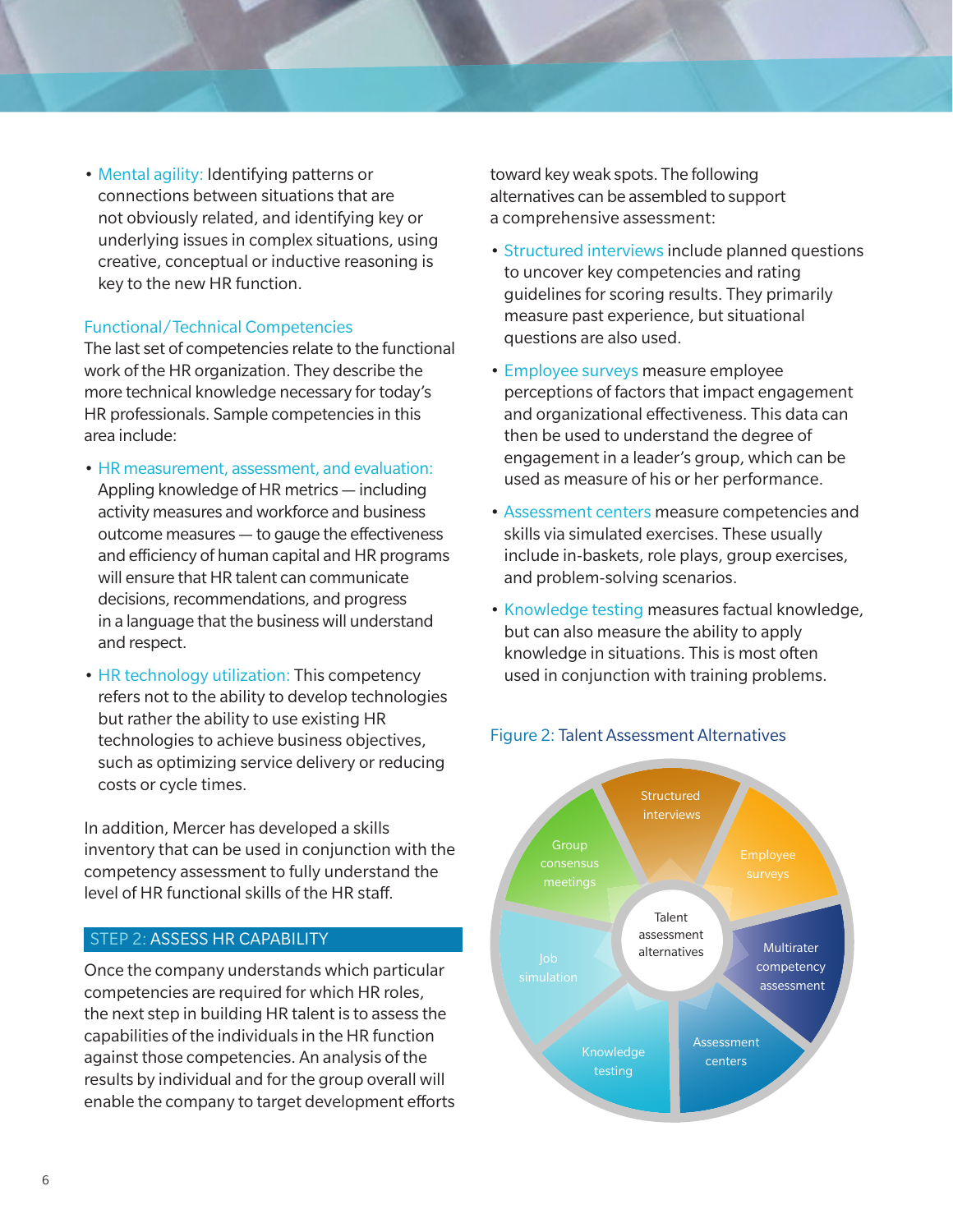## MERCER'S HR CAPABILITY BUILDER™

Mercer's HR Capability Builder™ is a consulting approach, with a supporting technology, that enables an organization to assess, place and develop the HR staff critical to support the organization. It answers the following questions:

- What HR competencies are required to support business goals, including the human capital priorities of the business?
- How do the skills of the current HR function align with the desired competencies?
- How can we close skill gaps overall in HR?
- How do we ensure that the right people are in the right jobs?

HR Capability Builder uses Mercer's best practice HR competency model as a basis to assess HR's current skill levels against what is required to best support the organization. Once the skill gaps are identified, Mercer partners with the HR organization to design and deliver a program to develop the competencies necessary to align HR with organizational goals, and to measure progress over time.



#### Figure 3: The HR Capability Builder Methodology Includes Five Key Components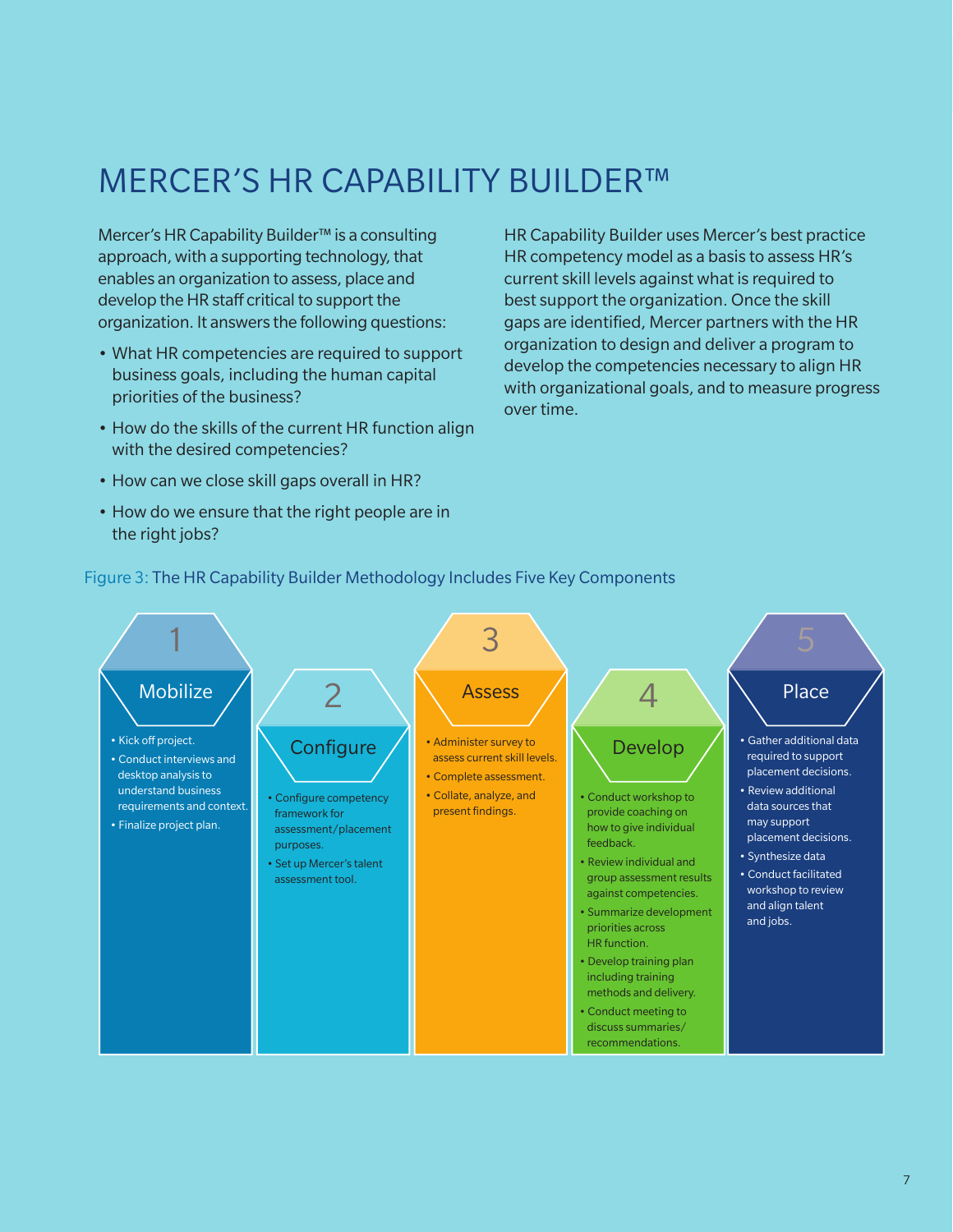- Job simulation measures competencies and skills. It is similar to an assessment center, but is conducted entirely in an online environment.
- Multirater competency assessment measures behavioral skills as demonstrated on the job and is usually based on a competency model. Results are reported by different roles and gaps between selfratings and ratings by others are highlighted.
- Group consensus meetings consist of a group of people knowledgeable about an individual's capabilities and performance reaching a consensus. The available assessment data is shared with the group in order to inform dialogue.

#### STEP 3: DEVELOP HR TALENT

The goal of this critical step is to design and deliver a development program that will equip HR with the mindset and skills it needs to develop and execute the organization's human capital strategy. In creating this program, the company should use the results of the capability assessment completed in step 2 to identify key skill development priorities for individuals and for groups within the function. Then it can determine, based on these priorities, the content and delivery methods for training, as well as who should participate. Development options could include one-on-one and group coaching, large-scale seminars, specialized training programs, train the trainer sessions, e-learning, and other self-led development and training.

This commitment to development — especially when efforts are targeted toward the most critical skills given the company's business needs — will go a long way toward increasing the capabilities of HR talent and, therefore, the effectiveness of the HR function.

In addition to developing internal staff, organizations also need to consider supplementing their existing HR staff with external resources. Identifying key positions for external hires can fill critical gaps in current staff competencies, and so can moving

employees into HR from other parts of the organization. For example, people with deep analytical skills might be found in the finance department, and customer-focused competencies and training may exist in a service center. Finally, HR functions could tap outside advisors, such as vendors and consultants, to help fill critical skill gaps, and then transfer that knowledge to internal staff over time.

## WHEN TO ADDRESS HR TALENT ISSUES

An organization can choose to address HR talent issues at any time, but there are certain business events that should be viewed as triggers for this kind of in-depth assessment and planning around HR talent. Whenever the broader organization is involved in a major business transaction, such as a significant change in strategy, merger or acquisition, or a major geographical expansion, the HR function should assess its talent needs and issues in light of the changing business needs. And whenever the HR function itself is directly affected by an outsourcing, restructuring, or transformation effort, HR talent needs to be a key topic of consideration.

### **CONCLUSION**

The HR function of the future is achievable today — but only if organizations give the same attention to HR talent that they have given to all the other elements of HR infrastructure. By aligning HR roles and competencies to the company's overall workforce needs, assessing the skills and skill gaps within the function, and developing HR talent accordingly, organizations can eliminate a major impediment to HR effectiveness. The result is an HR function able to manage and develop the company's greatest asset — its workforce — so that the organization can execute its business strategy and achieve success.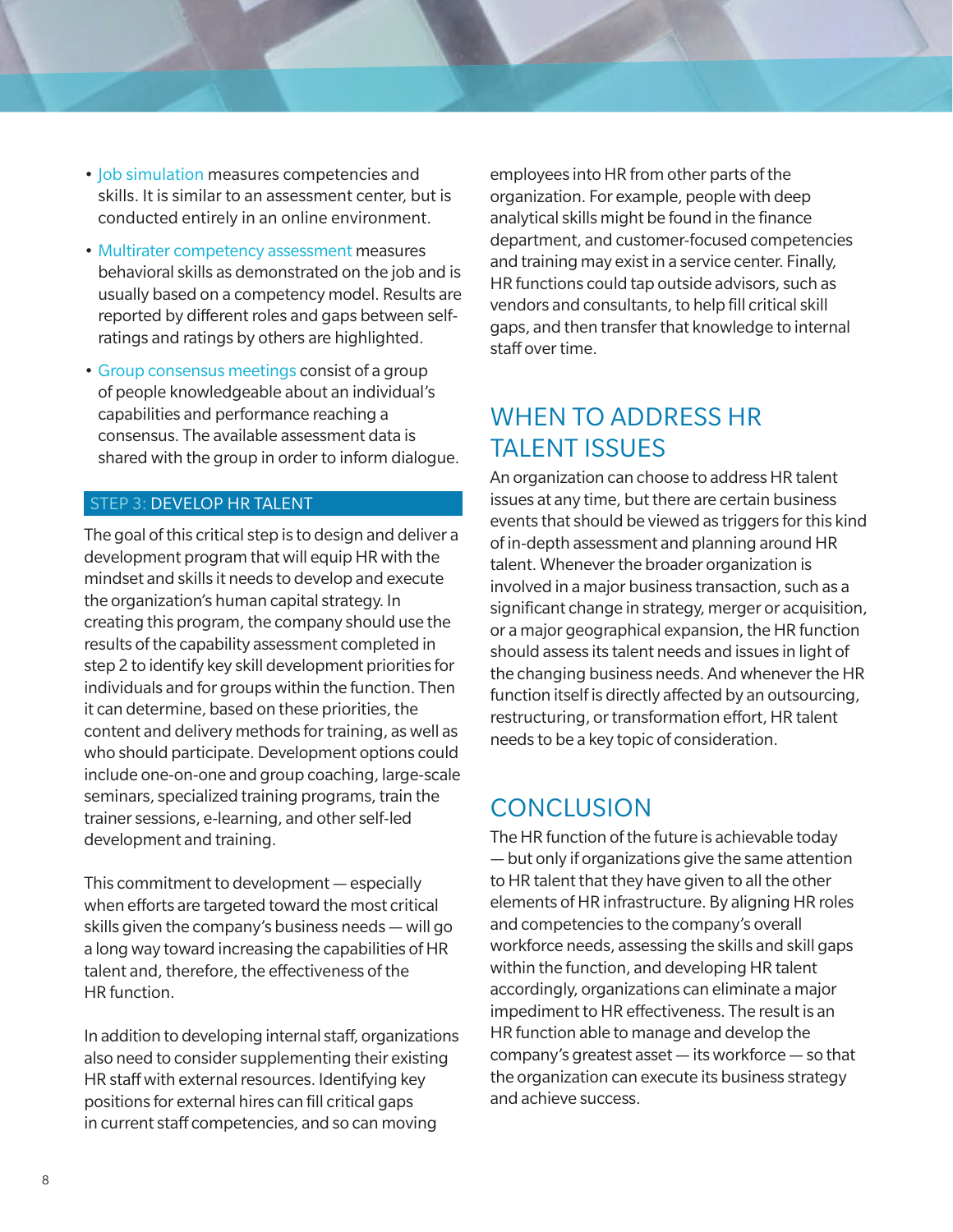# A CASE IN POINT

## USING MERCER'S HR CAPABILITY BUILDER DURING HR TRANSFORMATION

A transportation firm was in the midst of significantly transforming its HR organization, moving to a model comprised of a shared service center, centers of expertise, and business partners. Business leaders had characterized the old HR organization as too reactive, lacking an understanding of the business, and focused on transactions rather than services. While the company required much more from HR, the HR talent in the region tended to come from administrative job families and lacked deep technical expertise.

Called in to help define and develop the new HR operating model for the organization, Mercer first helped HR leaders identify the competencies required for the new function, such as learning agility, driving innovation, business acumen, and influences and networks, and then determined the frequency with which individuals in these roles were expected to exhibit the competencies. HR leadership then assessed all of the HR talent against those specific competencies and baseline

expectations. Individuals also completed a selfassessment to evaluate their performance against the newly defined competencies.

The results created two levels of insights: personspecific reports that individuals used to gain a clear understanding of the company's requirements and how they needed to improve, and aggregate reports that the organization used to inventory its core strengths and the areas in which it needed to build capability.

Based on the information generated through HR Capability Builder, the company created a development plan and coaching model for HR talent and also provided HR leadership with the insight required to make decisions about how to place HR talent who interviewed for new roles. Several months after the program began, business leaders commented on the marked improvement in the level of responsiveness and strategic focus from the organization as a whole.